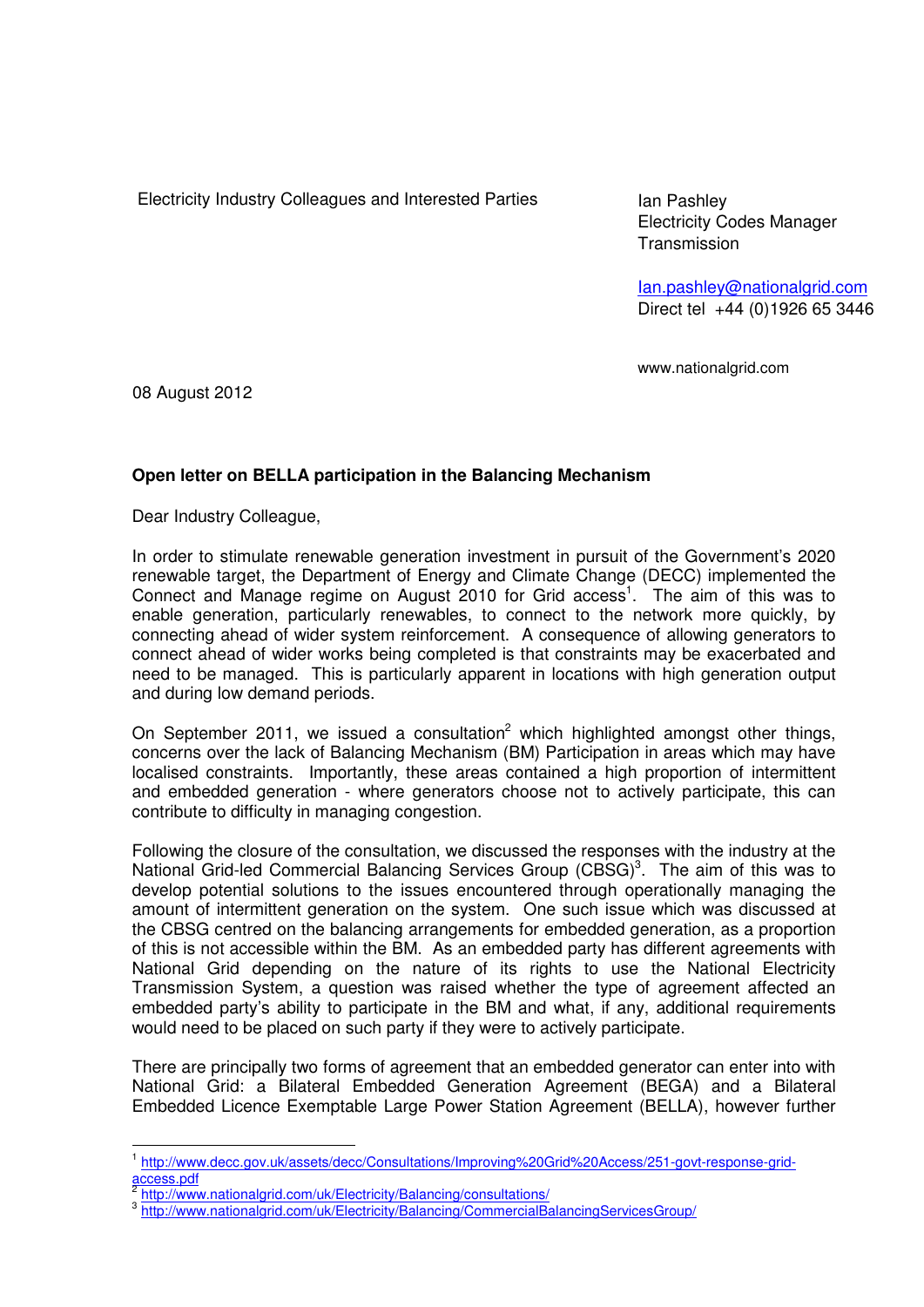distinctions apply where BEGAs are <100MW $4$  in size. Further detail on these two types of agreement can be found in Annex 1 of this letter, which contains a paper presented to the CBSG to highlight their main differences. Historically, we have specified that embedded parties, who wish to actively participate in the Balancing Mechanism in their own right, must be a party to a BEGA rather than a BELLA. Under the industry codes<sup>5</sup> a generator who is party to a BEGA has "Transmission Entry Capacity" (TEC) and rights under CUSC section 3 to generate power up to that level on to the National Electricity Transmission System. In contrast a generator who is party to a BELLA does not have TEC and so any express right to generate power on to/have power accepted on to the National Electricity Transmission  $System<sup>6</sup>$ .

However, in response to a question raised at the CBSG whether this approach is appropriate, we are keen to explore whether you think that generators who are parties to a BELLA should be allowed to actively participate in the BM.

A BELLA is only for those generators who are Supplier Volume Allocation  $(SVA)^7$  registered or Central Volume Allocation  $(CVA)^8$  registered by another party who pays use of system charges. In each case, it is the supplier who manages a generator's output. A BELLA explicitly states that if the generator ceases to be SVA registered or becomes CVA registered other than by a supplier it must apply for a BEGA, in which case the generator may manage its own output. It follows therefore that under the terms of the CUSC, a BELLA contracted generator may not register its BM units as Central Volume Allocation (CVA) i.e. be responsible for their own output and to achieve this, the party would have to sign up to a BEGA.

From a system operation point of view, we would like to encourage greater BM participation from all generators to better facilitate the operational management of intermittent generation. If embedded generators do not wish to register their own BMU through being party to a BEGA, "active participation" through a supplier would still be of benefit.

The BSC does allow for a supplier to register the BMU of an embedded generator who is party to a BELLA as an "Additional BM Unit" to its "Base BM Unit" and so remain treated as SVA. In this way an embedded generator with a BELLA could be said to participate in the BM.

As with a generator with a BEGA, a generator with a BELLA who actively participates in the BM (or is deemed to do so because its supplier registers an "Additional BM Unit" in respect of that embedded generator) would need to comply with any technical requirements for participation in the BM that are described in the Grid Code and CUSC (section 6.8).

In addition, as a BELLA's output would still be managed by a supplier, any embedded benefits would still be received by the supplier rather than the BELLA party as is currently the case.

As it is a user's choice whether to select either a BELLA or a BEGA, the purpose of this letter is not to discuss the merits of either agreement but to discover whether you think that the

Principally, the CUSC, BSC and Grid Code

 $\overline{a}$ 

<sup>&</sup>lt;sup>4</sup> Differences do exist with regard to TNUoS charges: For units >=100MW BEGAs are liable for TNUoS charges; for units

<sup>&</sup>lt;100MW no TNUoS is applicable for either BEGAs or BELLAs. See annex 1.<br><sup>5</sup> Principally, the CUSC, BSC and Grid Code.

<sup>&</sup>lt;sup>6</sup> 1.2.4 of the CUSC

 $^7$  BM Units which are embedded are normally registered under SVA but not all of these are HH metered

<sup>&</sup>lt;sup>8</sup> All Transmission connected plant is registered under CVA. These sites will be Half Hourly (HH) metered, with the data feeding directly into the settlement calculations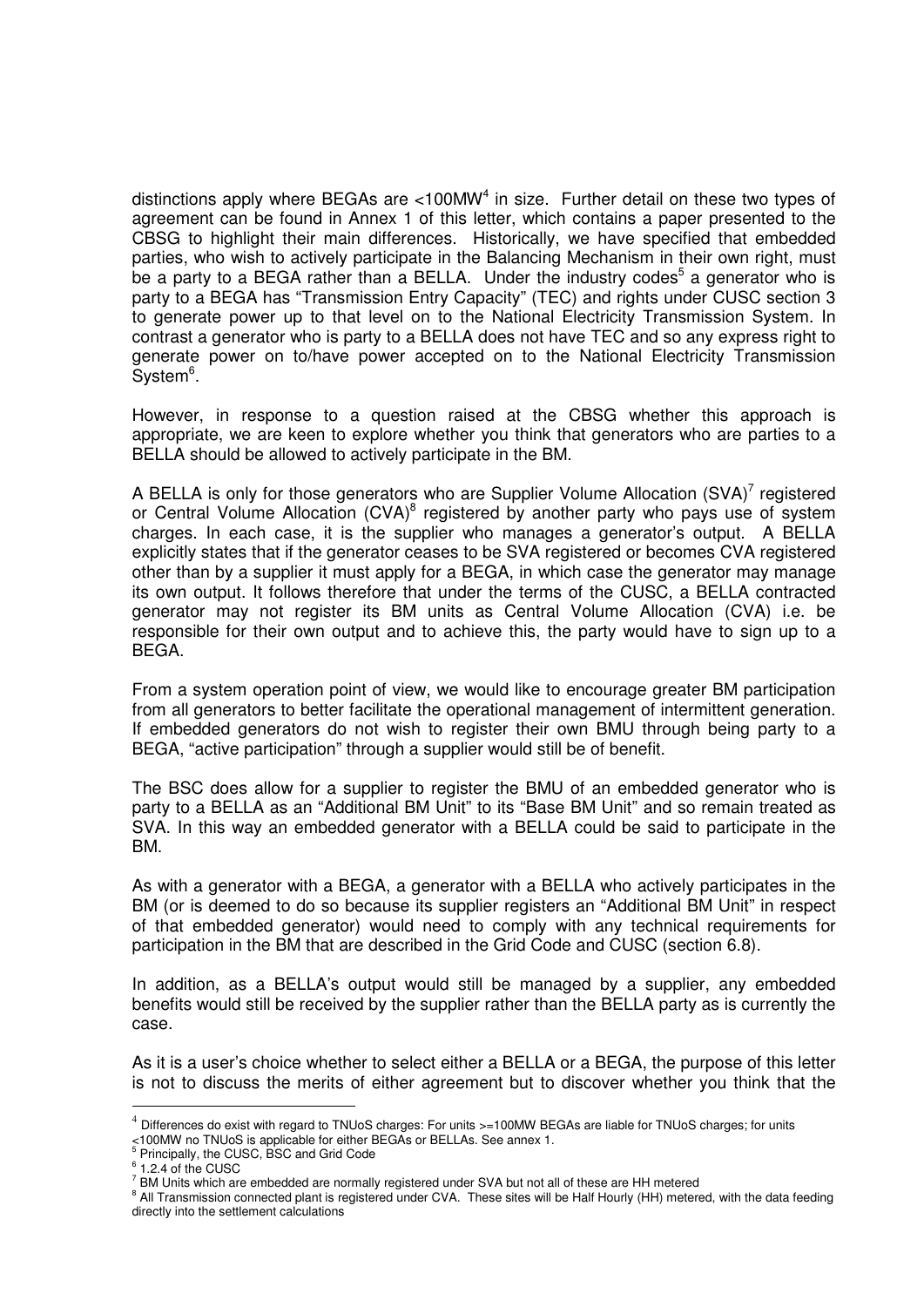balancing arrangements applicable for such contracts remain fit for purpose. As mentioned above from a system operation point of view, we are keen to encourage greater BM participation from generators to better facilitate the operational management of intermittent generation. This letter seeks views on the best way to achieve this.

## **Views invited**

We would welcome views on any of the issues set out in this letter and in particular, in relation to the following:

- Whether you believe BELLAs should be able to participate in the BM;
- Whether the current framework allows for BELLAs to participate in the BM and if not, what additional technical (Grid Code) developments might be required to facilitate this;
- Whether a BELLA should be required to hold explicit access rights in order to participate in the Balancing Mechanism e.g. become a BEGA; and
- What parts of the CUSC and / or BSC may be required to change to facilitate the necessary commercial / contractual requirements.

Please send your responses to this open letter to balancingservices@nationalgrid.com by 05 September 2012. Unless clearly marked as confidential, responses will be published on our website. Following this open letter we will discuss the responses at the CBSG to discuss and agree an appropriate way forward.

If you wish to discuss the content of this letter, please contact Steve Lam (steven.lam@nationalgrid.com) in the first instance

Yours sincerely,

Ian Pashley

Electricity Codes Manager National Grid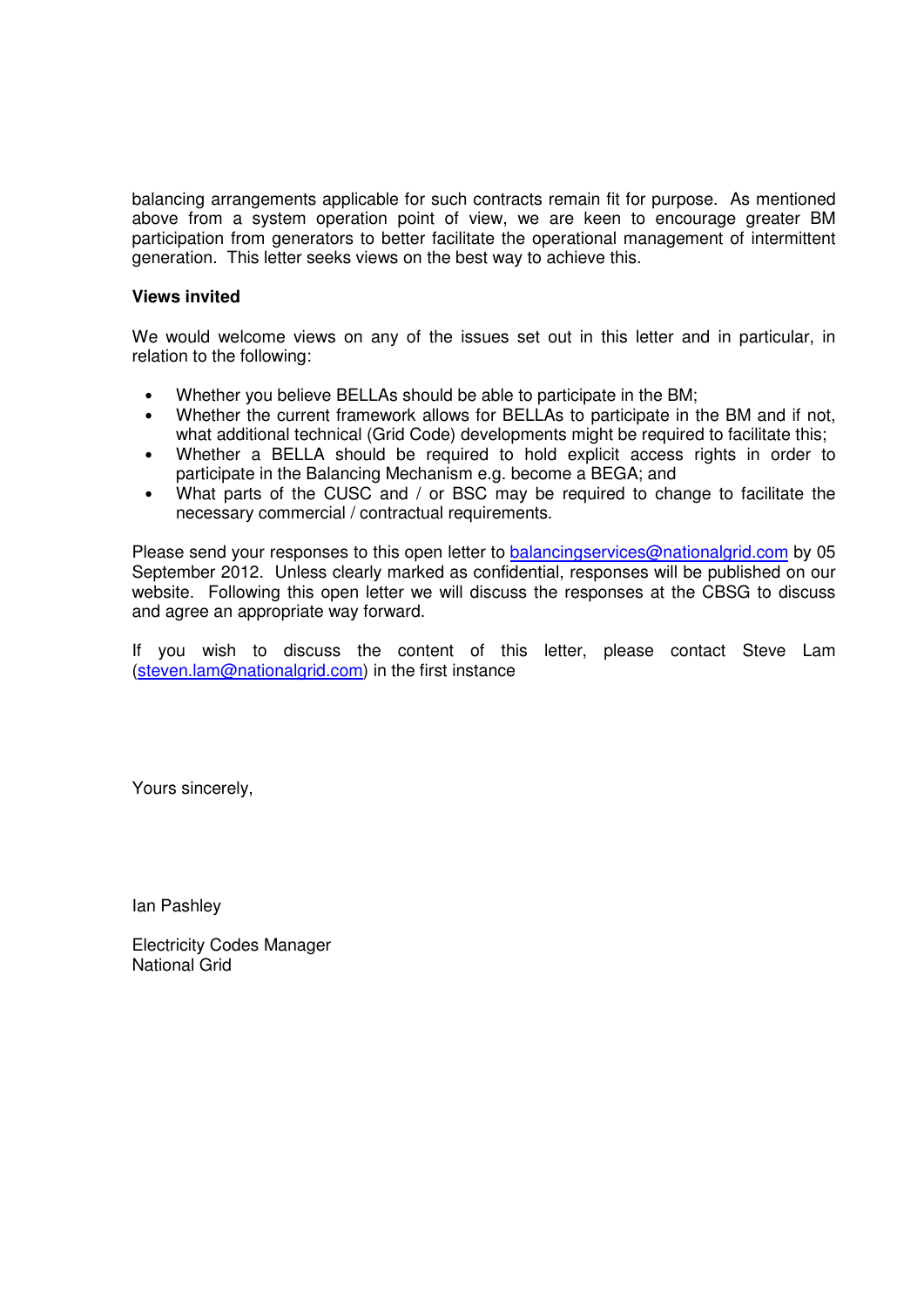# nationalgrid

# **Annex 1**

### **Contractual Obligations to participate in the Balancing Mechanism**

#### **Background**

The concept of a Bilateral Embedded Licence exemptable Large power station Agreement (BELLA) was implemented by Ofgem under the British Electricity Trading and Transmission Arrangements (BETTA) in 2005. The reason for this was to ensure that large, licence Exemptable embedded plant in Scotland could connect to a DNO's system with the minimum of technical obligations and therefore did not have to be a BSC Party (Section 6.29 of CUSC) thus avoiding the technical requirements that were placed on those directly connected to the transmission system. Such licence exempt plant would not be liable for generation Transmission Network Use of System (TNUoS) charges or Balancing Services Use of System (BSUoS) charges. Additionally, Bilateral Embedded Generation Agreements (BEGAs) that are under 100MW are also considered licence Exemptable and are not liable for generation TNUoS charges. The key difference between the two agreement types is that BELLAs do not have use of system rights or Transmission Entry Capacity (TEC).

Historically, we have specified that embedded parties who wish to actively participate in the Balancing Mechanism i.e. submit bids and offers to reduce or increase their output, must sign up to a BEGA rather than a BELLA. In the Grid Code, BELLAs are considered as a Generation Unit rather than a Balancing Mechanism (BM) Unit and it is the latter which is required for participation within the BM.

As a large number of parties connecting in Scotland are signing up to a BELLA, this paper explores whether the codes allow BELLAs to actively participate in the BM.

#### **Generation Charges**

CUSC Section 14 describes the charges for large Exemptable embedded generation. Sub 100MW BEGAs and BELLAs are licence exemptible and therefore do not pay any TNUoS charges.

Paragraph 14.18.1 The following CUSC parties shall be liable for generation charges: i) Parties of Generators that have a Bilateral Connection Agreement with The Company. ii) Parties of Licensable Generation that have a Bilateral Embedded Generation Agreement with The Company.

#### **Demand charges**

As sub 100MW BEGAs and BELLAs are licence Exemptable, they will receive embedded benefits (payments) as they are seen to be reducing the overall value of the demand at that GSP.

Paragraph 14.17.14 **Half hourly metered demand charges**  For Supplier BMUs and BM Units associated with Exemptible Generation and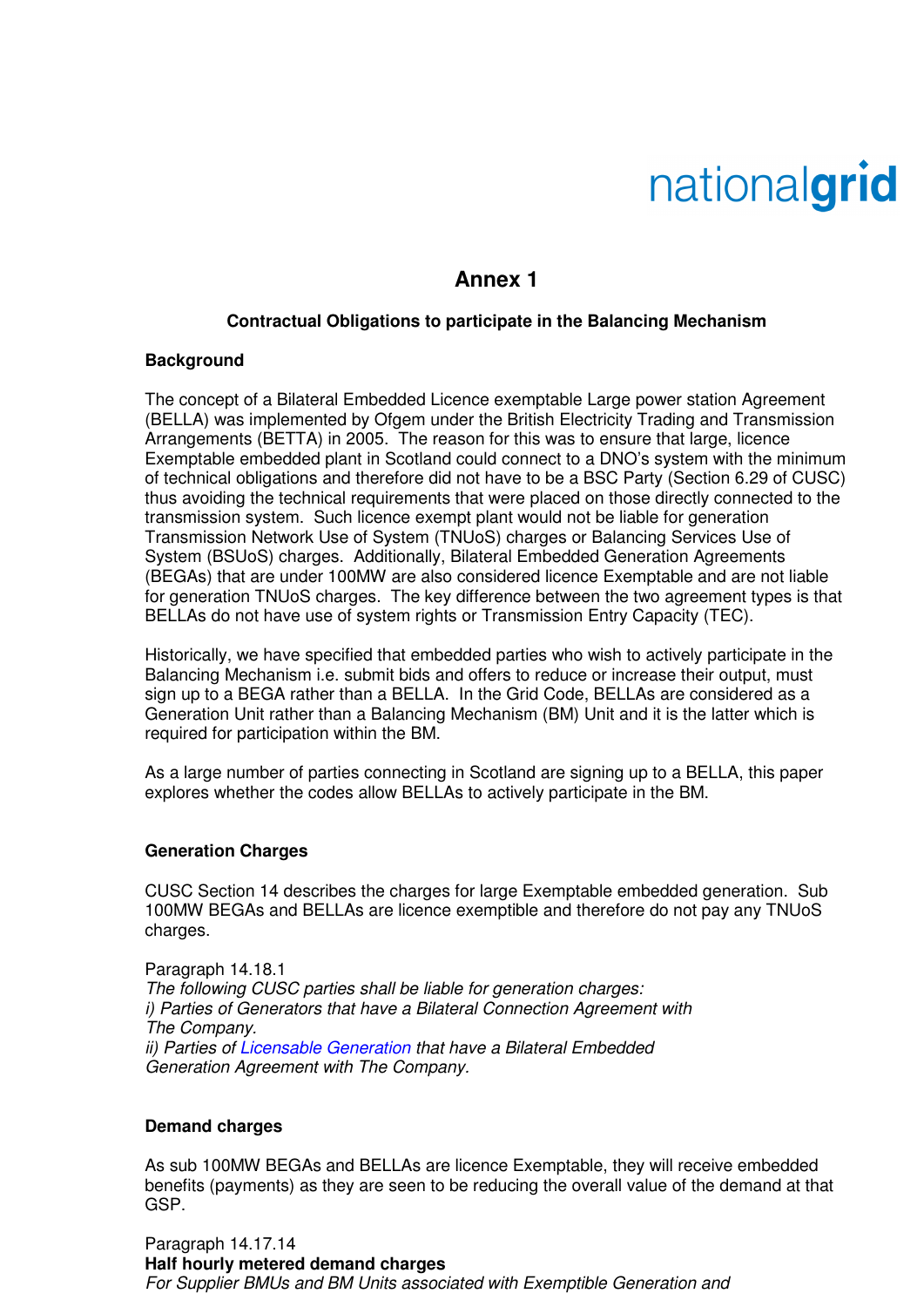Derogated Distribution Interconnectors with a Bilateral Embedded Generation Agreement, if the average half-hourly metered volume over the Triad results in an import, the Chargeable Demand Capacity will be positive resulting in the BMU being charged. If the average half-hourly metered volume over the Triad results in an export, the Chargeable Demand Capacity will be negative resulting in the BMU being paid. For the avoidance of doubt, parties with Bilateral Embedded Generation Agreements that are liable for Generation charges will not be eligible for a negative demand credit.

#### **BELLA Contractual Terms**

Under the contractual terms of a BELLA, the optional clause below is generally included as default which means that BELLAs are deemed as a BM Participant, but do not actively participate in the BM:

Schedule 2 Exhibit 5 – BELLA v1.7

Clause 5.2

**The Company** and the **User** hereby agree that compliance by the **User** in respect of this **Embedded Exemptable Large Power Station** with the provisions of BC1 and BC2 of the **Grid Code** are reasonably required and therefore the provisions of BC1 and BC2 shall apply and be complied with by the User so far as applicable to it. Therefore, the provisions in BC1 and BC2 in respect of **Generating Units** and **Generating Unit Data** shall apply to and be complied with by the **User**. For the purposes of the **Grid Code** the **User** shall be treated as a **BM Participant.** 

## **BELLA participation**

In order for a BELLA party to participate, they would have to either register their BM Units as CVA (Central Volume Allocation) in which case they would have to sign up to a BEGA, or they could appoint a supplier to register their BM Units as CVA, allowing them to remain as a BELLA:

Schedule 2 Exhibit 5 – BELLA v1.7 Clause 2.4 It is a condition of this **Agreement** that the **Embedded Exemptable Large Power Station** is **SMRS** registered (or **CMRS** registered by a **Supplier**) in the **BSC**. If, at any time the **Embedded Exemptable Large Power Station** ceases to be **SMRS** registered (or **CMRS** registered by a **Supplier**) and becomes **CMRS** registered other than by a **Supplier** then the **User** hereby undertakes to forthwith apply for and enter into a **Bilateral Embedded Generation Agreement**.

If the embedded party appoints a supplier to register the BELLA's BM Units as CVA, the supplier would be responsible for any charges or payments for the use of system.

If a BELLA wishes to participate in the BM they will be required to install the following equipment, as specified in the Grid Code, which is identical to the obligations to a BEGA. This is also stated in Section 6.8 of the CUSC. However, the standard BELLA contract does not take this into account and therefore may need to be changed to facilitate this. This would mirror the technical obligations within a BEGA:

Under appendix F5 of a BEGA: **CC.6.5.6** Operational Metering (and Settlement Metering for Elexon) **CC.6.5.8(a)** Electronic Data Transfer facilities to submit data **CC.6.5.8(b)** EDL (Electronic Data Logging) to submit Bid-Offers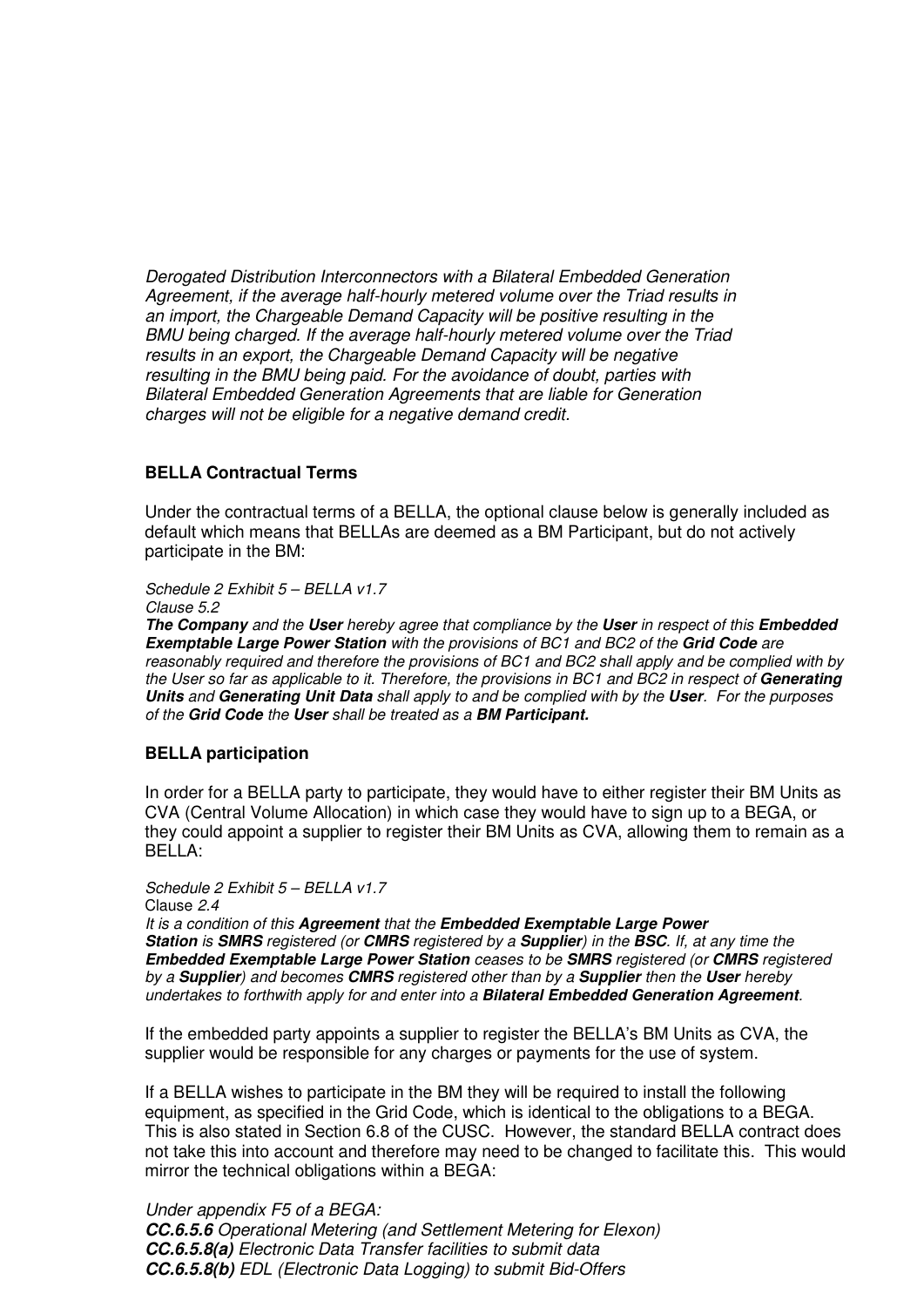# **CC.6.5.2 – CC.6.5.5** - Control Telephony

# **Comparisons**

The key differences between a BELLA and a **sub 100MW** BEGA are summarised in the table below:

|                                               | <b>BELLA</b>                                                                                                                                    | <b>BEGA</b>                                                                                                                                                                    |
|-----------------------------------------------|-------------------------------------------------------------------------------------------------------------------------------------------------|--------------------------------------------------------------------------------------------------------------------------------------------------------------------------------|
| <b>TNUoS Charges</b>                          | None                                                                                                                                            | None                                                                                                                                                                           |
| <b>BSUoS Charges</b>                          | Supplier may be charged if<br>there is a net import of<br>energy. Supplier receives<br>embedded benefit                                         | User may be charged if there<br>is a net import of energy.<br><b>User</b> receives embedded<br>benefit                                                                         |
| Licence Exemptable?                           | Yes                                                                                                                                             | Yes                                                                                                                                                                            |
| Can be despatched by<br><b>National Grid?</b> | Only by emergency<br>instruction                                                                                                                | Only if EDL/EDT has been<br>installed (and by emergency<br>instruction)                                                                                                        |
| Meter registration                            | <b>Supplier Volume Allocation</b><br>(SVA). But a supplier may<br>register the generator as<br>CVA.                                             | Register apparatus as CVA -<br>generator controls output                                                                                                                       |
| Which codes must they<br>comply with?         | <b>CUSC and Grid Code</b>                                                                                                                       | CUSC, BSC, Grid Code                                                                                                                                                           |
| Use of system rights (TEC)?                   | <b>No</b>                                                                                                                                       | Yes                                                                                                                                                                            |
| Obligatory equipment                          | Operational Metering,<br>telephony.<br>(From 1/1/13 if required to<br>provide all Part 1 system<br>ancillary services then EDL is<br>required). | Operational metering, EDT,<br>telephony, automatic<br>switching equipment. If<br>participating in the BM -<br>EDL.<br>(From 1/1/13 if required to<br>provide all Part 1 system |
|                                               |                                                                                                                                                 | ancillary services then EDL is<br>required).                                                                                                                                   |
| <b>BM Unit or Generating Unit?</b>            | Generating Unit or Additional<br><b>BM Unit</b>                                                                                                 | <b>BM Unit</b>                                                                                                                                                                 |
| <b>Physical Notification</b><br>Obligations?  | PNs may be required where<br>applicable, under terms of<br>the BELLA                                                                            | PNs required                                                                                                                                                                   |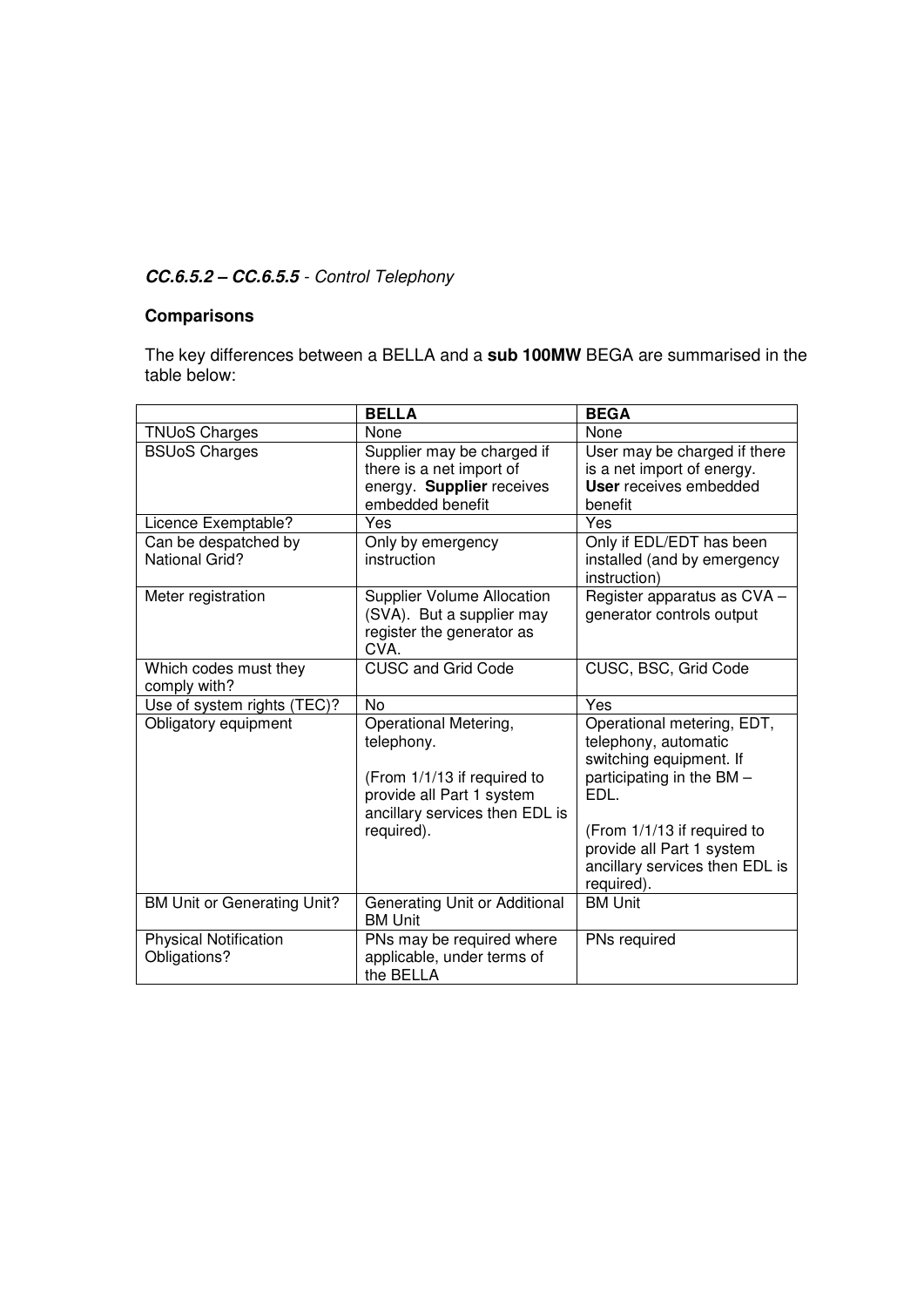## **Initial findings**

In relation to the query on whether we could allow BELLAs to participate in the BM, the codes do not appear to prohibit participation, however, they were not written to take this scenario into account as BELLAs were designed for parties who did not wish to be a BM Unit and are therefore classed as Generating Units. BELLAs that wish to participate in the BM would have to satisfy the same technical requirements as those generators signing up to a BEGA.

The wording in the BELLA contract itself also contains a flexible clause which states that they will need to comply with BC1 and BC2 of the Grid Code **where reasonably required.** Whilst this does not prevent participation, this would need to be made explicit to the party that compliance would be necessary.

The CBSG is invited to:

- Agree whether it is appropriate for BELLAs to participate in the BM
- Decide whether wider industry discussions are required in this area